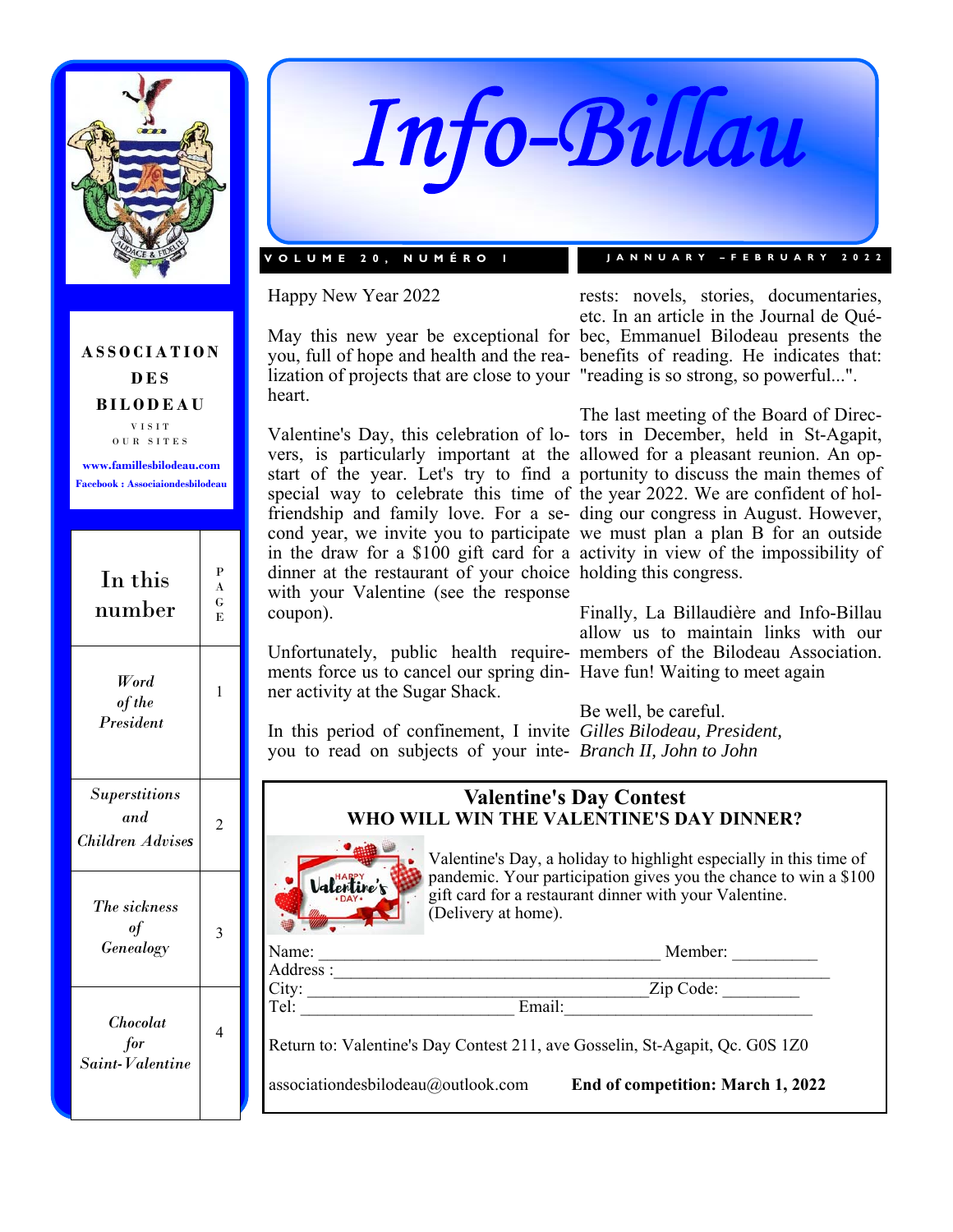### *Have fun and laugh a little! Superstitions and Kids tips for kids*

Here are beliefs, prejudices, sayings, superstitious practices that were current in the past in the Trois-Rivières region and many of which still defy the insults of time, because although we abandon them, they are still considered with respect. …

Lovers – A piece of white thread on your dress announces a new lover.

Spider – Morning Spider, Sorrow; midday spider, boredom; evening spider, hope.

Gift – Putting your stocking inside out, without premeditation, indicates that you will receive a gift. Sharp instruments (scissors, knives, etc.) should not be given as gifts because this cuts the friendship. The donee can, however, ward off the harmful fate by giving the donor a coin: the donation becomes a sale.

Chair – Spinning your chair: quibelle.

bles, the devil is in the cabin.

Chimney – Chimney that smokes, woman that quib-

Pig - Do not kill pigs in the waning moon, as the bacon will turn rancid.

Horseshoe – Finding a horseshoe or even a simple horseshoe nail brings good luck.

Hiccups – When you get hiccups if you think about who you are going to marry, the hiccups stop.

Ear – If the left ear gets hot, you are thought of well; if it is the right ear, one thinks badly. - If your ears are ringing, someone is talking about you; and if you think of the real person, the ringing stops immediately.

Rain- To kill a spider is to make it rain during the day.

Salt – Overturning a salt shaker: baffle.

*(from the book Anecdotes Canadienne by Édouard-Zotique Massicotte (1867-1947) published in 1913.* 



*1-Never ask a dog to watch your meal (Patrick, 10)* 

*2-If your father is angry and you asks: do I look like a stupid guy??? Don't answer! (Hannah, 9 years old)* 

*3-Never tell your mom that her diet doesn't seem to be working. (Michael, 11 years old)* 

*4-When your mom is mad at your dad, don't let her comb your hair! (Taylia, 10 years old)* 

*5-Never let your 2-year-old brother play in the same room as your school homework (Tracy, 14)* 

*6-A dog always has bad breath, even after eating a Tic-Tac (André, 8 years old)* 

*7-It's impossible to hide a broccoli in a glass of milk (Amir, 9 years old)* 

*8-If you want a cat, start by asking for a horse (Naomi, 15)* 

*9-Always show your bad grades to your mother when she is on the phone (Alysha, 13)* 

*10-Felt-tip pens are not good to use as lipstick (Lauren, 9 years old)*







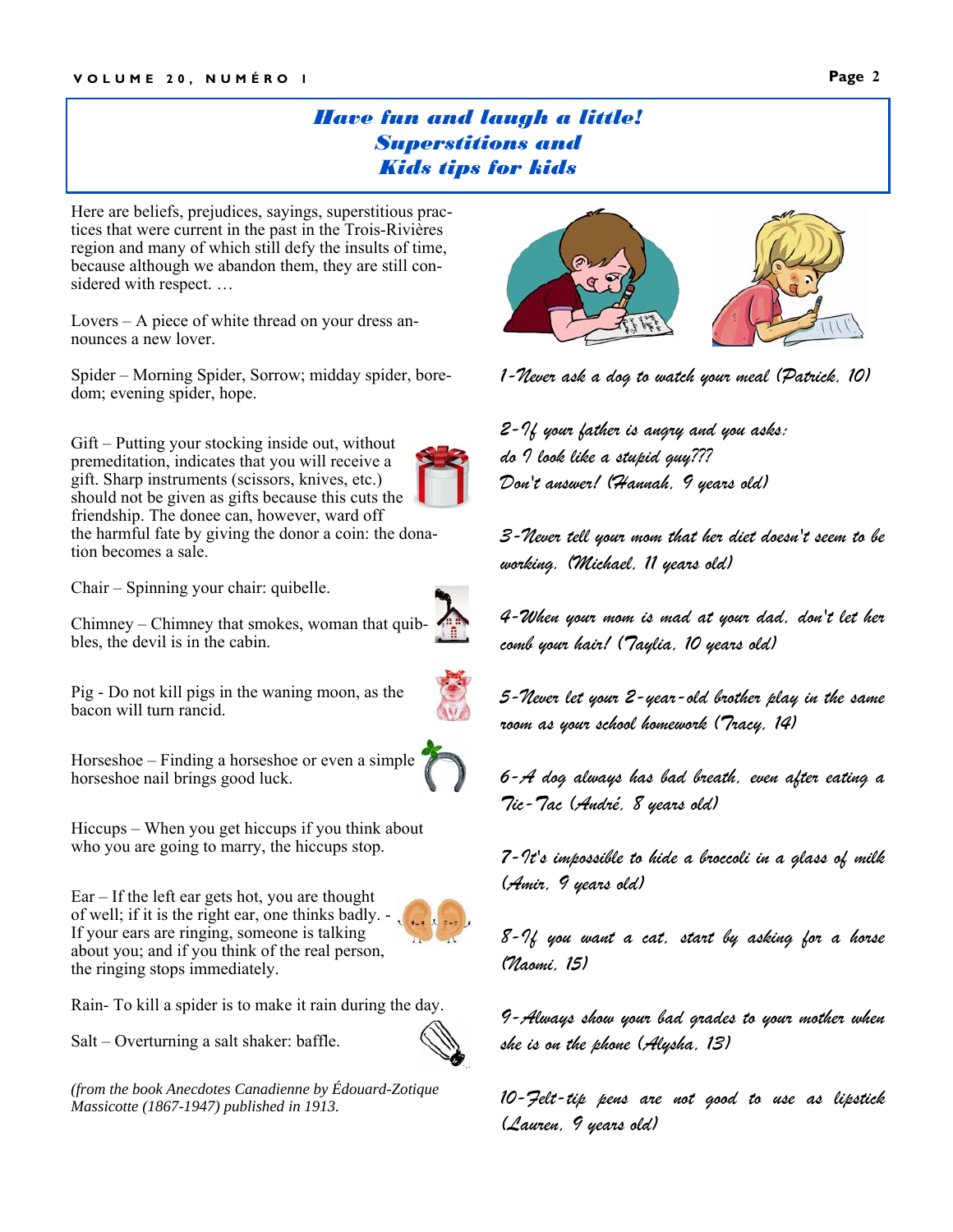# *The Genalogy sickness !*

**Warning:** Pedigree chickenpox is highly contagious in adults. **Symptoms:** Continuous complaints: the patient absolutely needs names, dates and places. The patient has a confused expression, sometimes deaf to those around him, has no taste for work except a feverish need to search in the registers of libraries and courthouses. Has a mad send to write letters. He swears at the postman when he leaves no mail.



Frequents strange places such as: cemeteries, ruins, remote and desolate vague places. Makes secret calls at night, hides phone bills from spouse, always mumbles with a strangely lost look. Spends many hours unraveling, correcting and filing thousands of family files.



Thierry Duchesne, 15 nov 2006 l'Actualité,

Treatment: Medication is unnecessary. The disease is not fatal, but gradually intensifies. The patient attends genealogy conferences, subscribes to genealogy journals, and should be provided with a quiet place in the home where he can be alone. Quick Fact: The unusual nature of this disease means that the sicker the patient becomes, the more he enjoys it.

*Taken from "Le Lévis genealogie" Vol. 4, no. 1, p. 12 Word of Charbonneau 6 (Dora Charbonneau Murphy)*